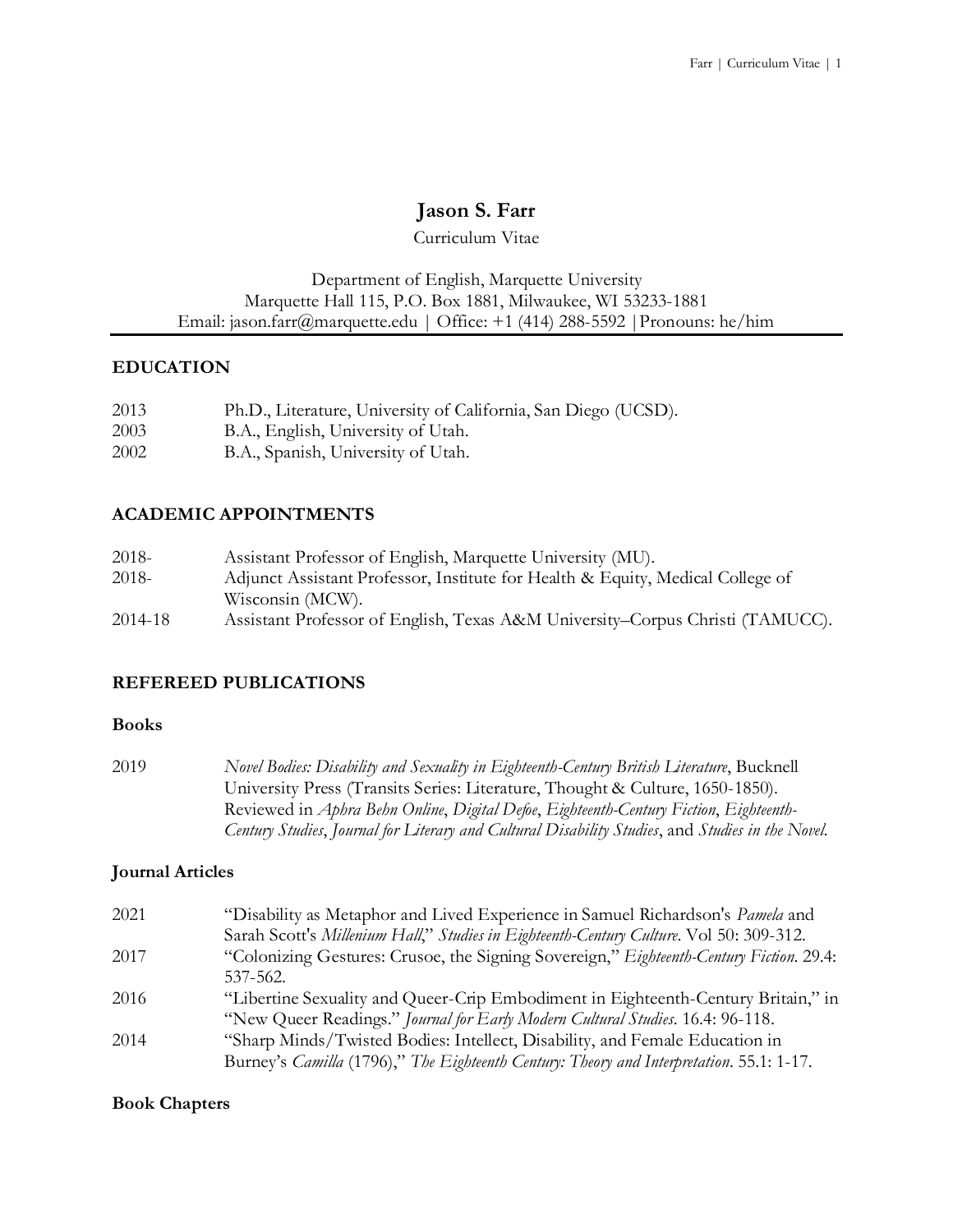| 2020 | "Crip Gothic: Affiliations of Disability and Queerness in Horace Walpole's The Castle          |
|------|------------------------------------------------------------------------------------------------|
|      | of Otranto," in The Routledge Companion to Literature and Disability (Routledge): 109-119.     |
| 2015 | "Homosexuality," <i>Encyclopedia of British Literature: 1660-1789</i> , eds. Gary Day and Jack |
|      | Lynch (Oxford, UK: Wiley-Blackwell): 601-604.                                                  |
| 2014 | "Attractive Deformity: Enabling the 'Shocking Monster' from Sarah Scott's <i>Agreeable</i>     |
|      | Ugliness," in The Idea of Disability in the Eighteenth Century (Bucknell UP): 181-201.         |

#### **Book Reviews**

| 2021 | Review of <i>Victorian Bestseller</i> by Karen Bourrier, <i>Victorian Studies</i> (forthcoming). |
|------|--------------------------------------------------------------------------------------------------|
| 2021 | Review of Born Yesterday: Inexperience and the Early Realist Novel by Stephanie Insley           |
|      | Hershinow, The Eighteenth Century: Theory and Interpretation (forthcoming).                      |
| 2019 | Review of <i>Queer Friendship: Male Intimacy in the English Literary Tradition</i> by George     |
|      | Haggerty, <i>Eighteenth-Century Fiction</i> . 32.2: 355-357.                                     |

#### **Manuscripts in Submission**

"Disability," *Daniel Defoe in Context*, Cambridge UP (under contract, eds. George Justice, Al Rivero). "Cultivating Wellbeing through Improvisational Accessibility in Romanticism Classrooms," *Romantic Circles* special issue, "Wellbeing in the Classroom" (eds. Brittany Pladek, Emily B. Stanback).

#### **Manuscripts in Preparation**

*Mute Subjects: Nonverbal Characters in Eighteenth-Century British Literature*. *Literary Lives: A Queer Mormon Family History*.

#### **Web-Based Publications**

| 2019 | "My Novel Body," Bucknell UP Blog, American University Presses Blog Tour, Read.    |
|------|------------------------------------------------------------------------------------|
|      | Think. Act.                                                                        |
| 2019 | "The Queer Kinship of Our Literary Lives: A Tribute to My Uncle Joe LeSueur (and   |
|      | Frank O'Hara)," The Rambling, Issue 5.                                             |
| 2019 | "Toward a More Accessible Conference Presentation," co-authored with Travis        |
|      | Chi Wing Lau, <i>Profession</i> , Spring Issue.                                    |
| 2019 | "Twitter Helps Us Build a More Inclusive Academy," co-authored with Lau, Chronicle |
|      | of Higher Education, 4 April.                                                      |
| 2019 | "Accessibility at ASECS and Beyond," co-authored with Lau, ASECS Graduate          |
|      | Student Blog.                                                                      |

#### **AWARDS AND FELLOWSHIPS**

2021-22 Andrew W. Mellon Foundation Long-Term Fellowship at the Newberry Library.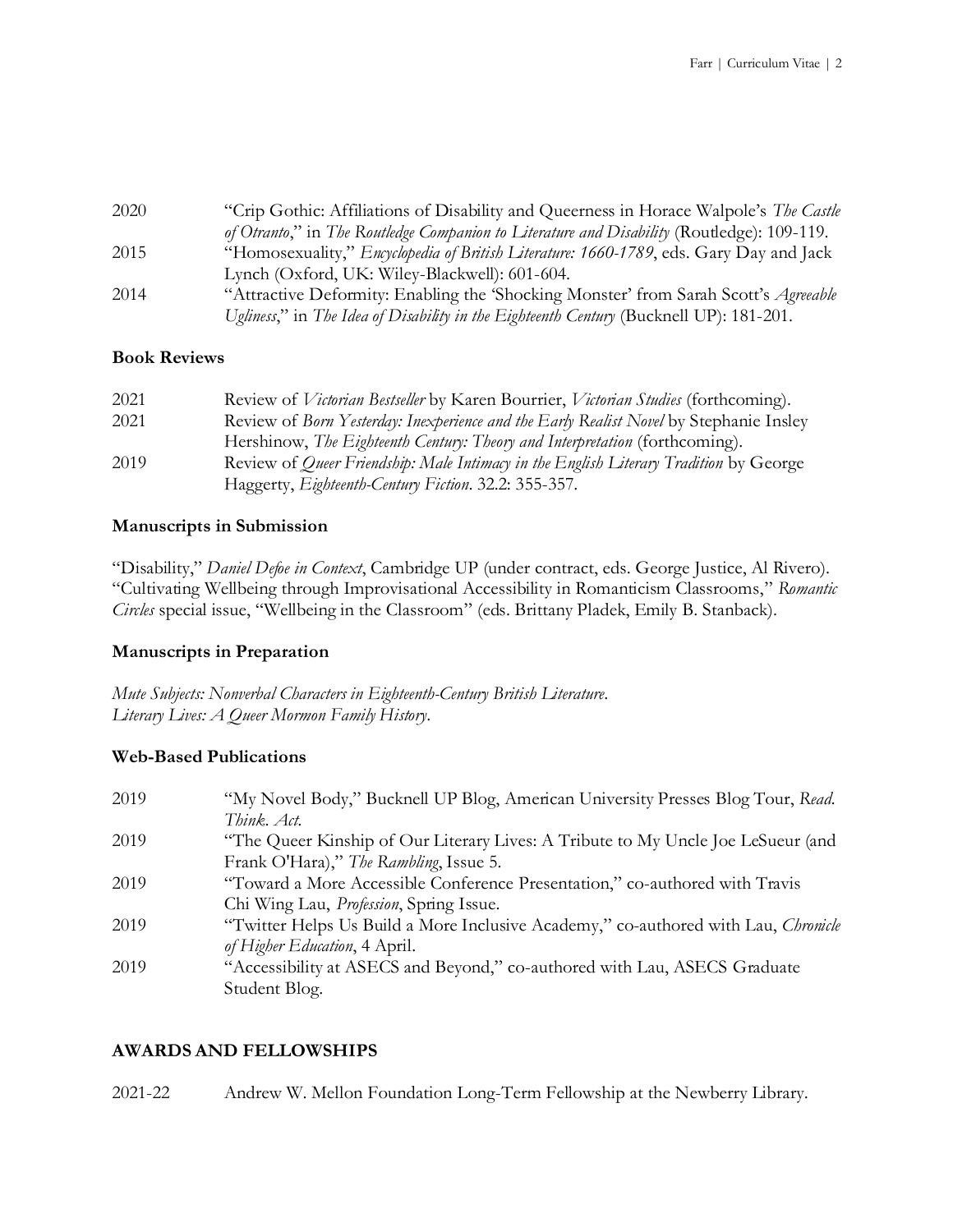| 2021-22 | Way Klingler Early Career Award, Office of Research and Innovation, MU.     |
|---------|-----------------------------------------------------------------------------|
| 2019-20 | Faculty Development Award, Office of Research and Innovation, MU.           |
| 2019    | Summer Faculty Fellowship, Office of Research and Innovation, MU.           |
| 2015-17 | Wagenschein Fellowship in Women's, Gender, and Sexuality Studies, TAMUCC.   |
| 2016    | Wagenschein Foundation Research Grant, TAMUCC.                              |
| 2015-17 | Haas Professional Development Grant, TAMUCC.                                |
| 2015-16 | Charles Montgomery Gray Fellowship at the Newberry Library.                 |
| 2015-16 | Andrew W. Mellon Research Fellowship at the Harry Ransom Center, UT-Austin. |
| 2014-15 | Emory University, Postdoctoral Fellowship (declined).                       |
| 2013    | ASECS Graduate Student Paper Award.                                         |
| 2013    | NEH Summer Institute Award, "Music and Travel in Europe and the Americas,   |
|         | 1500-1800," at the Newberry Library.                                        |
| 2012-13 | Chawton House Library Research Fellowship, Hampshire, United Kingdom.       |
| 2012    | ASECS Hans Turley Prize in Queer Eighteenth-Century Studies.                |
|         |                                                                             |

# **INVITED TALKS**

| 2021 | "Deafness and Sensibility," Newberry Library Eighteenth-Century Seminar, 27 Feb.   |
|------|------------------------------------------------------------------------------------|
| 2020 | "Deaf Resonance and Sensibility: Toward a Nonverbal 18th Century," Literatures of  |
|      | Early Modernity and the Renaissance Grad Colloquium, UW-Madison, 9 Oct.            |
| 2020 | "Disability and Accessibility in the Classroom," New College of Florida, Arts +    |
|      | Community + Health + Education Seminar, 5 October.                                 |
| 2020 | "Samuel Johnson and the Rise of Deaf Education in Britain," Johnson Society of the |
|      | Central Region, University of Wisconsin-Madison, 24-25 April (canceled).           |
| 2020 | "Literary Lives: A Queer Mormon Family History," CUNY-Queensborough                |
|      | Community College, 28 February.                                                    |
| 2020 | "Reading from Novel Bodies: Disability and Sexuality in Eighteenth-Century British |
|      | Literature," University of Texas at Austin. 30 January.                            |
| 2019 | "The Cover Letter: A Hypernormative Genre," University of Colorado-Boulder, 4      |
|      | Sept.                                                                              |
| 2019 | "The Queer Phenomenology of Deafness in 18th-Century Britain," University of       |
|      | Wisconsin-Milwaukee, Women's & Gender Studies Brown Bag Series, Milwaukee,         |
|      | WI, 1 May.                                                                         |
| 2019 | "Presidential Panel, Pressing Questions: Intersectionality," ASECS Annual Meeting, |
|      | Denver, CO, 21-23 March.                                                           |
| 2018 | "Respecting Disability," presented at MCW, Department of Physical Medicine and     |
|      | Rehabilitation's Grand Rounds, Milwaukee, WI, 5 October.                           |
| 2018 | "Affiliations of Heterosexuality and Health in 18th-Century British Literature,"   |
|      | presented at Texas Medical Center, Houston, TX, 19 January.                        |
| 2017 | "Crip Gothic: Queerness and Disability in Horace Walpole's The Castle of Otranto   |
|      | (1764)," presented at Stony Brook University, NY, 16 November.                     |
| 2017 | "Deaf Literacy and Queerness in Early 18th-Century Britain," presented at Emory    |
|      | University, Atlanta, GA, 2 November.                                               |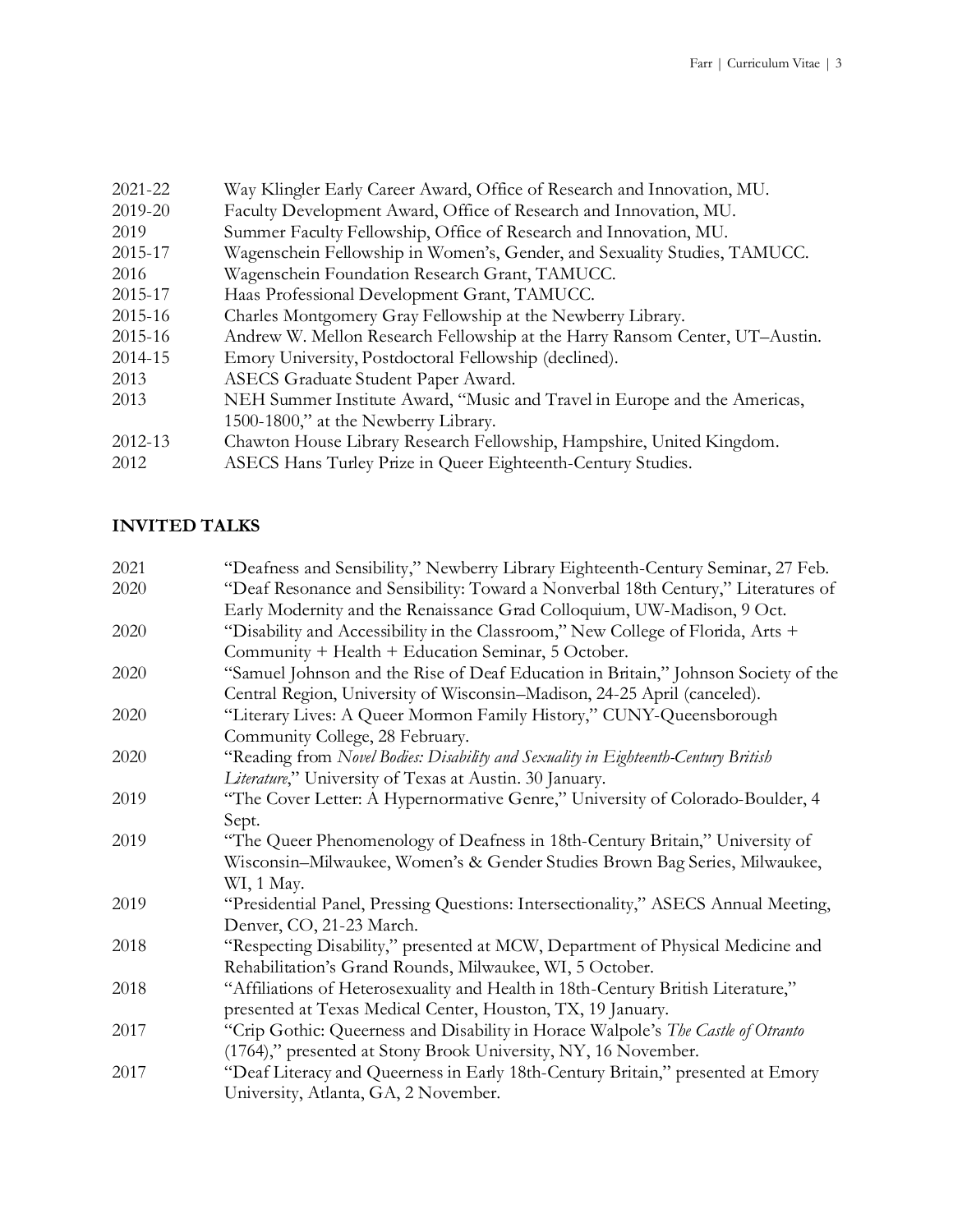2017 "Francis Green and Deaf Education in the U.S.," presented at the Queer Biography Roundtable, Beinecke and Lewis Walpole Libraries, Yale University, 26-27 October. 2015 "Sex and Deformity in 18th-Century England," presented at the University of New Mexico, 12 November.

#### **CONFERENCE ACTIVITY**

#### **Conferences Organized**

2022 Co-organizer, "Archive and Theory: The Future of Anglo-American Early Modern Disability Studies," Clark Library, UCLA, Los Angeles, CA (postponed, COVID-19).

#### **Panels Organized and Chaired**

| 2019 | "Personhood and Its Limits," International Society for Eighteenth-Century Studies |
|------|-----------------------------------------------------------------------------------|
|      | (ISECS), Edinburgh, UK, 17 July.                                                  |
| 2019 | "The Doctor Is In," Mentorship Sessions, ASECS Annual Meeting, Denver, CO, 21-    |
|      | 23 March.                                                                         |
| 2018 | "The Doctor Is In," Mentorship Sessions, ASECS Annual Meeting, Orlando, FL, 23-   |
|      | 24 March.                                                                         |
| 2017 | "Crip Readings: Theorizing Disability in Literature and Visual Culture," Movement |
|      | and Mobility Graduate Conference, TAMUCC, Corpus Christi, TX, 28 April.           |
| 2017 | "Disability and Jane Austen," ASECS Annual Meeting, Minneapolis, MN, 30 March.    |
| 2017 | "Crip Futurity and the Politics of Disability in the 18th Century," ASECS Annual  |
|      | Meeting, Minneapolis, MN, 30 March.                                               |
| 2016 | "Sex on the Margins," Bodies Graduate Conference, TAMUCC, Corpus Christi, TX,     |
|      | 29 April.                                                                         |
| 2016 | "Disability Narratives," Roundtable, ASECS Annual Meeting, Pittsburgh, PA, 1      |
|      | April.                                                                            |
| 2015 | "Finding Variable Bodies," Variabilities II Conference, University of Winchester, |
|      | UK, 21 July.                                                                      |
| 2014 | "The Queer, Transnational 18th Century," ASECS Annual Meeting, Williamsburg,      |
|      | VA, 21 March.                                                                     |
|      |                                                                                   |

#### **Papers Presented**

| 2021 | "Samuel Johnson and Deaf Education," ASECS Annual Meeting (virtual), 23 March.  |
|------|---------------------------------------------------------------------------------|
| 2020 | "Samuel Johnson and Deaf Education in Later Eighteenth-Century Britain," ASECS  |
|      | Annual Meeting, St. Louis, MO, 21 March (canceled).                             |
| 2019 | "Teaching and Writing Queer: Harriet Freke as Trans Character," ISECS,          |
|      | Edinburgh, UK, 18 July.                                                         |
| 2019 | "The Reforming Bodies of Samuel Richardson's Pamela and Sarah Scott's Millenium |
|      | Hall," ASECS Annual Meeting, Denver, CO, 21-23 March.                           |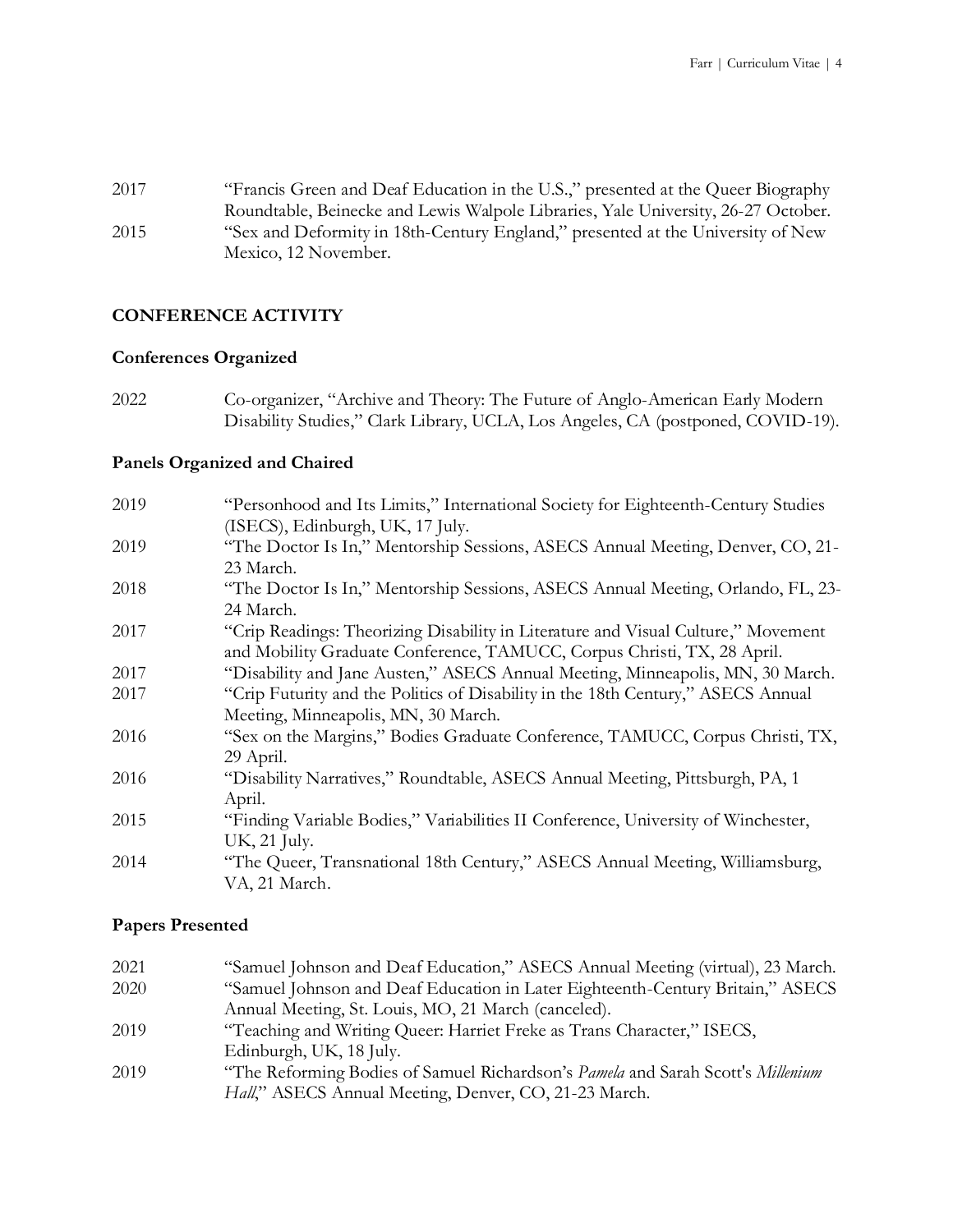| 2019 | "Deafness in Early 18th-Century Britain," Modern Language Association (MLA)                                                                                                                                    |
|------|----------------------------------------------------------------------------------------------------------------------------------------------------------------------------------------------------------------|
| 2018 | Annual Convention, Chicago, IL, 6 January.<br>"Crip Gothic: Reading Queerness and Disability in Horace Walpole's The Castle of                                                                                 |
| 2017 | Otranto," ASECS Annual Meeting, Orlando, FL, 24 March.<br>"The Challenges of Implementing Queer Pedagogy in South Texas," ASECS Annual                                                                         |
| 2016 | Meeting, Minneapolis, MN, 30 March.<br>"Queer Lives: William Hay," Roundtable, ASECS Annual Meeting, Pittsburgh, PA, 2<br>April.                                                                               |
| 2015 | "Female Labor and Crime in Sarah Scott's A Journey through Every Stage of Life,"<br>ISECS, Rotterdam, Netherlands, 30 July.                                                                                    |
| 2015 | "Duncan Campbell, Deaf Literacy, and the Second Sight," Variabilities II<br>Conference, Winchester University, UK, 22 July.                                                                                    |
| 2015 | "Queening Deformity in the 18th Century," ASECS Annual Meeting, Los Angeles,                                                                                                                                   |
| 2014 | CA, 20 March.<br>"Colonizing Gestures: The Universality of Hand Sign in Daniel Defoe's Robinson                                                                                                                |
| 2014 | Crusoe (1719)," ASECS Annual Meeting, Williamsburg, VA, 22 March.<br>"Expressive Features,' 'Speaking Eyes': The Deaf Poetry of Charles Sherriff,"                                                             |
| 2013 | ASECS Annual Meeting, Williamsburg, VA, 21 March.<br>"Crip Travel in Europe and the Americas in the 18th Century," NEH Summer<br>Institute, "Music and Travel in Europe and the Americas, 1500-1800," Newberry |
| 2013 | Library, Chicago, IL, 7 August.<br>"Seeing Sound: Deafness and Sign Language in the Early Eighteenth Century,"<br>Variabilities Conference, Emory University, Atlanta, GA, 5 July.                             |
| 2013 | "William Hay's Critique of the Ugly Club," ASECS Annual Meeting, Cleveland, OH,<br>4 April.                                                                                                                    |

# **Campus Talks**

| 2021 | "Reimagining Disability," Honors Lightning Lecture, MU.                          |
|------|----------------------------------------------------------------------------------|
| 2019 | "The Queer Kinship of Our Literary Lives: A Tribute to My Uncle Joe LeSueur (and |
|      | Frank O'Hara)," Keynote Speaker, LGBTQ+ History Month, MU.                       |
| 2016 | "Mollies and Female Husbands," Queering the Island, TAMUCC.                      |

# **TEACHING EXPERIENCE**

# **Department of English, Marquette University**

Graduate Teaching

"Disability Theory and Literature."

Undergraduate Teaching

"Neuroscience and Literature" (co-designed with Gerry Canavan for the Cognitive Science major). "Disability and Literature."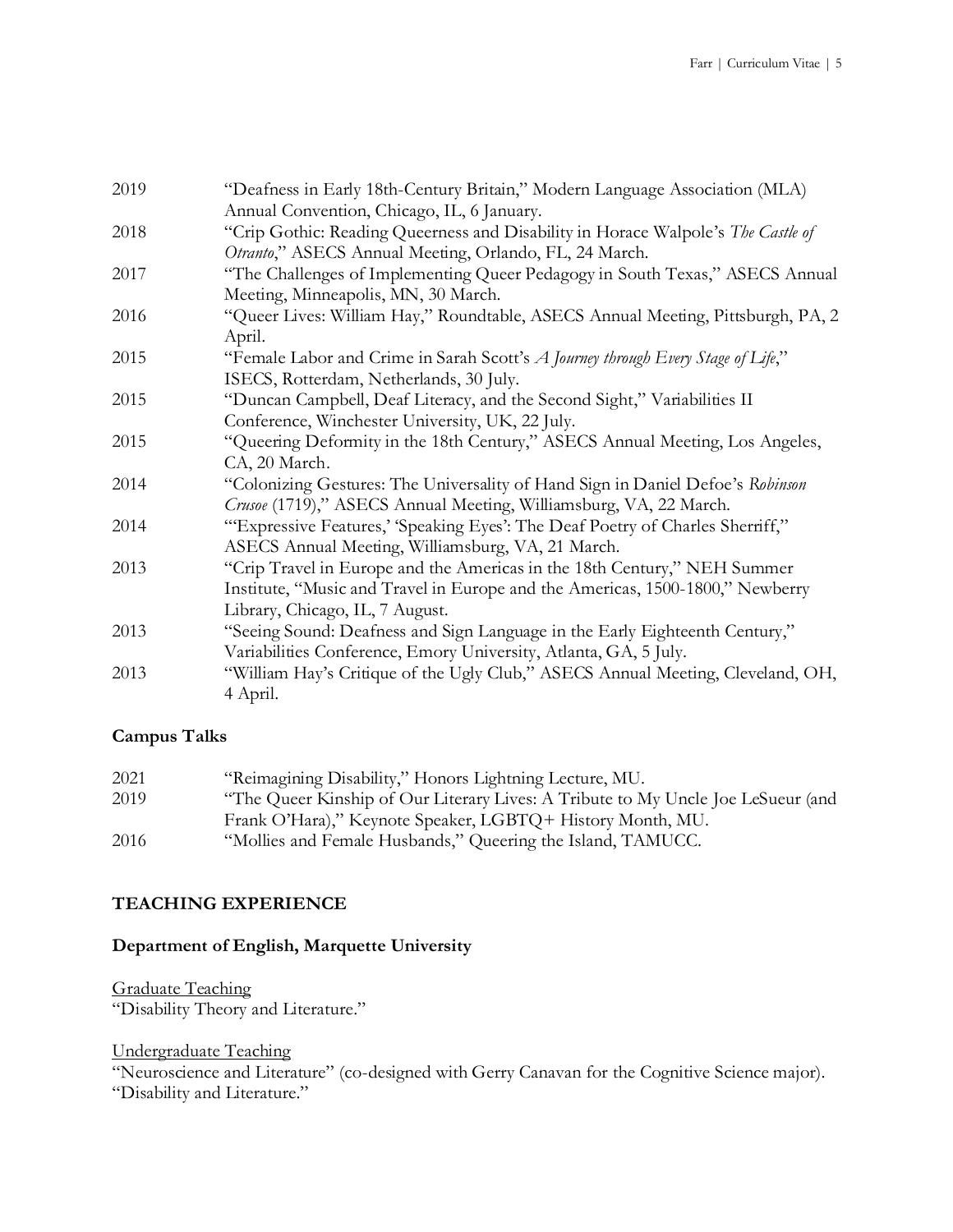"Embodiment and the British Novel, 1700-1900." "Introduction to Gothic Fiction." "Introduction to Literary Studies." "LGBTQ+ Narratives: Literature, Film, & Theory." "Gothic Literature." "Reimagining Disability: Toward a Socially Just Future (Honors Program)."

### **Department of English, Texas A&M University–Corpus Christi**

Graduate Teaching "Crip Forms: Theorizing Disability in the Past and Present." "The History of Sexuality in British Fiction, 1660-1800." "Disability, Gender, and Race in 18th-Century Travel Fiction."

Undergraduate Teaching

"Queer Narratives in Film and Literature."

"Reading Diversity: An Introduction to Literary Studies."

"Horror Stories, Then and Now: Reading and Screening the Gothic."

"Critical Approaches to Literature and Culture: Disability in Literature and Film."

"Imagining Embodiment in 18th-Century British Novels."

"Sex and Scandal: Restoration and 18th-Century Drama."

"Writing Women: The Fiction of Jane Austen and Frances Burney."

#### **PROFESSIONAL SERVICE**

| 2020- |  |  | Advisory Board Member, Bucknell University Press (Transits Series). |
|-------|--|--|---------------------------------------------------------------------|
|-------|--|--|---------------------------------------------------------------------|

2018- Media and Publications Advisory Committee Member, ASECS.

- 2014- Review Work (Bucknell UP, *Digital Defoe*, *Eighteenth-Century Fiction*, *Eighteenth-Century Life*, *Reception*, *SEL 1500-1900*, *Studies in Eighteenth-Century Culture*, *The Eighteenth Century: Theory and Interpretation*, *Tulsa Studies in Women's Literature*).
- 2018-19 Diversity, Equity, Inclusivity and Accessibility Committee Member, ASECS.
- 2017-19 Co-chair, "The Doctor Is In" Mentorship Program, ASECS.
- 2015-17 Co-chair, Disability Studies Caucus, ASECS.
- 2012-14 Co-chair, Queer Caucus, ASECS.

## **DEPARTMENTAL, COLLEGE, AND UNIVERSITY SERVICE**

| 2020-21 | Committee Member, Executive Committee, English Department, MU.                 |
|---------|--------------------------------------------------------------------------------|
| 2020-21 | Committee Member, Undergraduate Studies Committee, English Department, MU.     |
| 2019-   | Co-founder & Co-organizer, Health Humanities Speaker Series, College of Arts & |
|         | Sciences, MU.                                                                  |
| 2019-20 | Committee Member, Strategy Committee, English Department, MU                   |